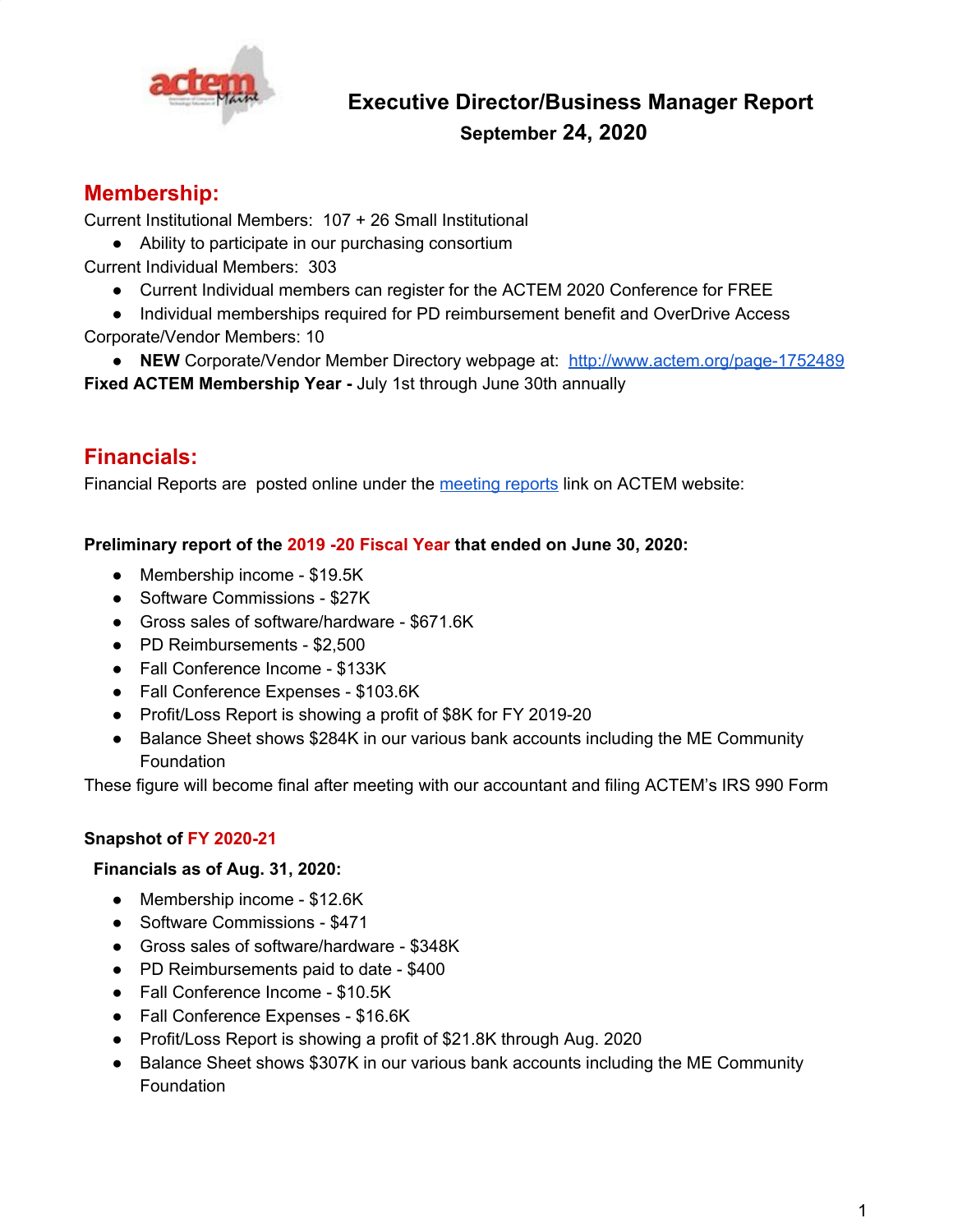## **Software/Hardware News**:

**Please Remember:** Purchasing from ACTEM helps support the mission of the association and support our programs like the PD reimbursement program, etc.

## **Adobe**

- Reminder ACTEM no longer offers perpetual licensing for Adobe (Acrobat Pro)
- Adobe VIP Subscription licensing is available through ACTEM
	- Individual and school site licensing

## **Microsoft**

- Select Plus Perpetual Licensing For registered districts
	- Microsoft is not providing ACTEM access to product keys
	- I've always included install keys for software purchases on invoices
	- Install Key and software downloads are available by accessing the **Microsoft Volume Licensing Service Center**
- ACTEM can only sell the most recent version of any Microsoft software but you are allowed to install an older version with a current license.
- New Microsoft EES Subscription Licensing
	- 3,000 Qualified Education User level
	- Desktop version as well as Office 365 A3

## **Sophos & Kaspersky**

- Antivirus, security, cybersecurity, etc.
- Contact the ACTEM office for quotes

## **CDW-G**

- Institutional Members offered discounts on many items plus free shipping
- Must be an ACTEM institutional member
- Purchasing through the CDW-G gives a small % of sales to benefit ACTEM programs

## **Purchasing Portals:**

## **Connection**

Connection is pleased to partner with ACTEM and extends discounted pricing on technology products to our member districts. **[Connection](http://www.govconnection.com/actem) Purchasing Portal Link** Contact - Jill Meade, jill.meade@connection.com

**Eduporium** - Online Portal on ACTEM Website soon - <https://www.eduporium.com/actem> ACTEM is pleased to announce a partnership with Eduporium to offer members extra discounts on all their products. The online portal will provide a link to the many educational tools, customize tech bundles and activities for students. When ACTEM members use this portal, they will receive extra discounts on Eduporium products over and above the regular educational pricing.

**ClassLink** - Provides single sign-on into web and Windows applications, and instant access to files at school and in the cloud.

**Newslea** - ACTEM Member Schools & Districts can subscribe to Newsela and Save between 5-25% on Newsela PRO, Powerwords, and Collections!

 $\bullet$  To get a quote contact [actem-me@newsela.com](mailto:actem-me@newsela.com) to get a quote. Order directly with Newslea.